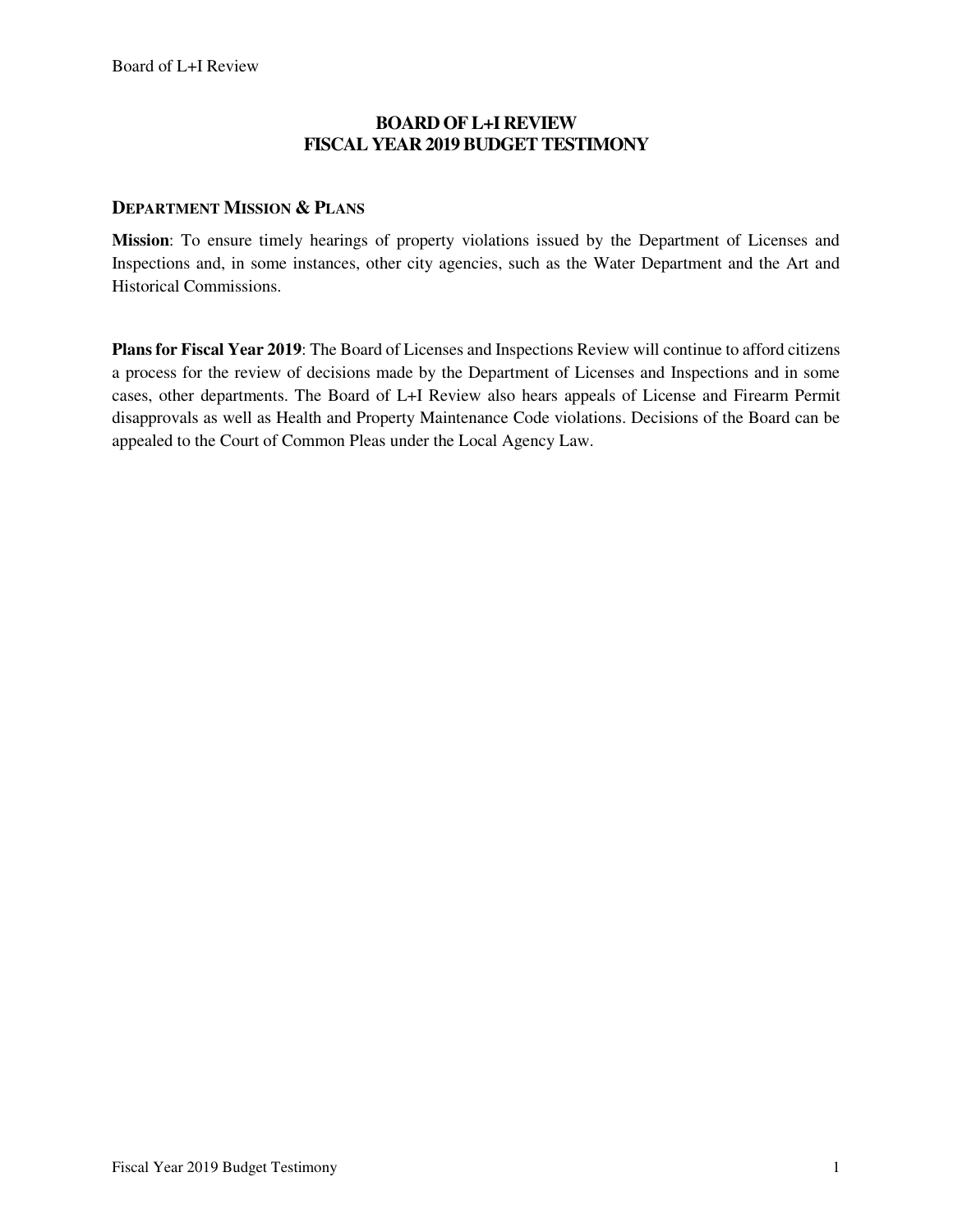| <b>Staff Demographics Summary (as of December 2017)</b> |          |          |          |          |  |  |
|---------------------------------------------------------|----------|----------|----------|----------|--|--|
|                                                         | Total    | Minority | White    | Female   |  |  |
| Number of Full-Time Staff                               | 2        |          |          |          |  |  |
| Number of Exempt Staff                                  | $\theta$ | N/A      | N/A      | N/A      |  |  |
| Number of Executive Staff (deputy)<br>level and above)  | $\Omega$ | N/A      | N/A      | N/A      |  |  |
| Average Salary, Full-Time Staff                         | \$44,270 | \$45,558 | \$42,981 | \$44,270 |  |  |
| Median Salary, Full-Time Staff                          | \$44,270 | \$45,558 | \$42,981 | \$44,270 |  |  |

| <b>Employment Levels (as of December 2017)</b> |                 |          |  |  |  |
|------------------------------------------------|-----------------|----------|--|--|--|
|                                                | <b>Budgeted</b> | Filled   |  |  |  |
| Number of Full-Time Positions                  |                 |          |  |  |  |
| Average Salary of All Full-Time Positions      | \$44,770        | \$44,270 |  |  |  |
| Median Salary of All Full-Time Positions       | \$44,770        |          |  |  |  |

| General Fund Financial Summary by Class |                |             |                |                       |                |                  |
|-----------------------------------------|----------------|-------------|----------------|-----------------------|----------------|------------------|
|                                         | FY17 Original  | FY17 Actual | FY18 Original  | <b>FY18</b> Estimated | FY19 Proposed  | Difference:      |
|                                         | Appropriations | Obligations | Appropriations | <b>Obligations</b>    | Appropriations | <b>FY19-FY18</b> |
| Class 100 - Employee Compensation       | \$159.201      | \$148,864   | \$161,349      | \$157,913             | \$162,284      | \$4,371          |
| Class 200 - Purchase of Services        | \$10,436       | \$9,000     | \$10.436       | \$10,436              | \$10,436       | \$0              |
|                                         | \$169,637      | \$157,864   | \$171,785      | \$168,349             | \$172,720      | \$4,371          |

The Board of L + I Review has no professional services contracts.

**BUDGET SUMMARY & OTHER BUDGET DRIVERS**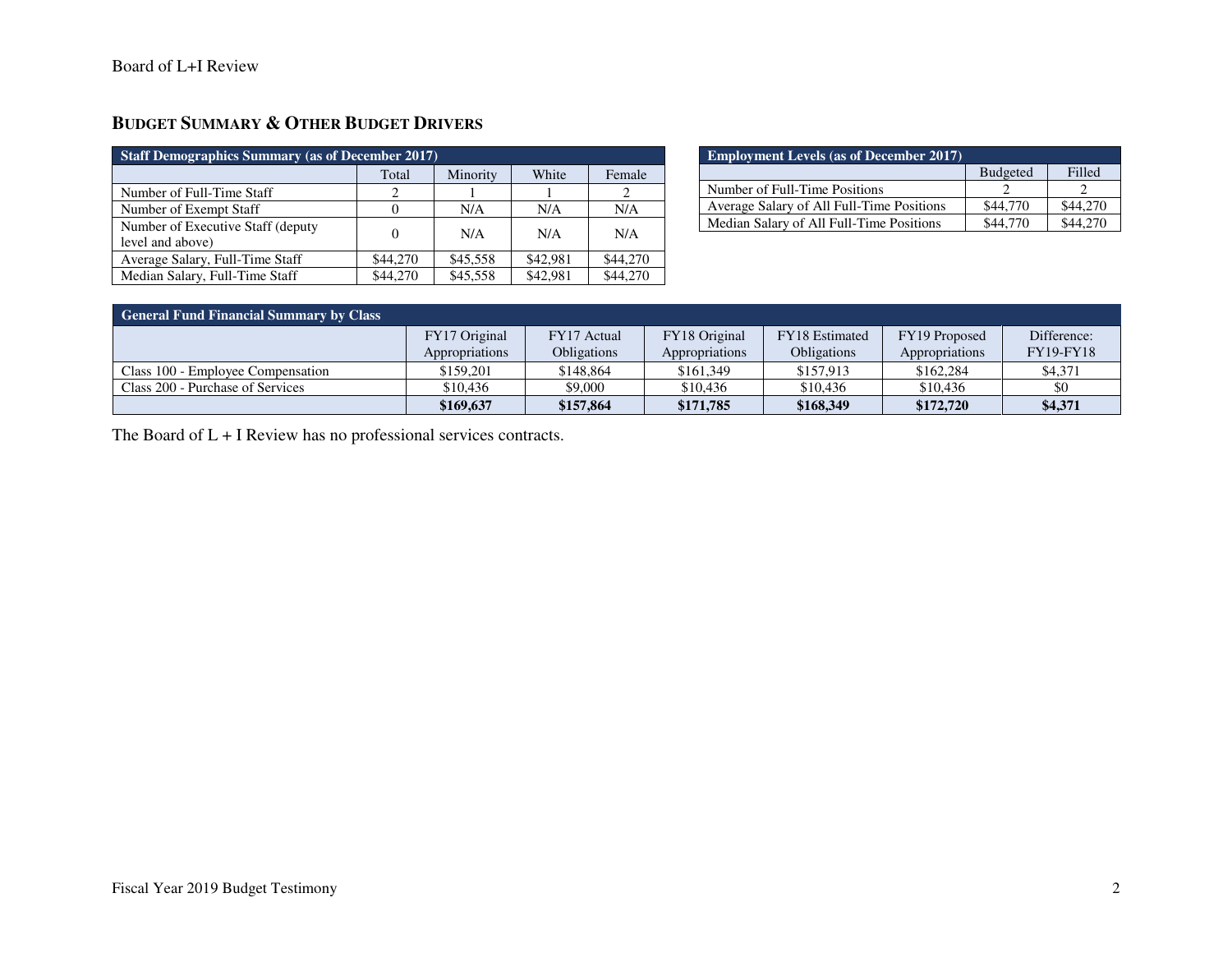## **PROPOSED BUDGET OVERVIEW**

#### **Proposed Funding Request**:

The proposed Fiscal Year 2019 General Fund budget totals \$172,720, an increase of \$4,371 over Fiscal Year 2018 estimated obligation levels. The additional funding is the result of the District Council 33 wage increase and the restoration of prior budget reductions.

The proposed budget includes:

- \$162,284 in Class 100, a \$4,371 increase over FY18. The additional funding is the result of the District Council 33 wage increase and the restoration of prior budget reductions. Class 100 funds also pay for fees to Board members.
- \$10,436 in Class 200, which represents no increase over FY18.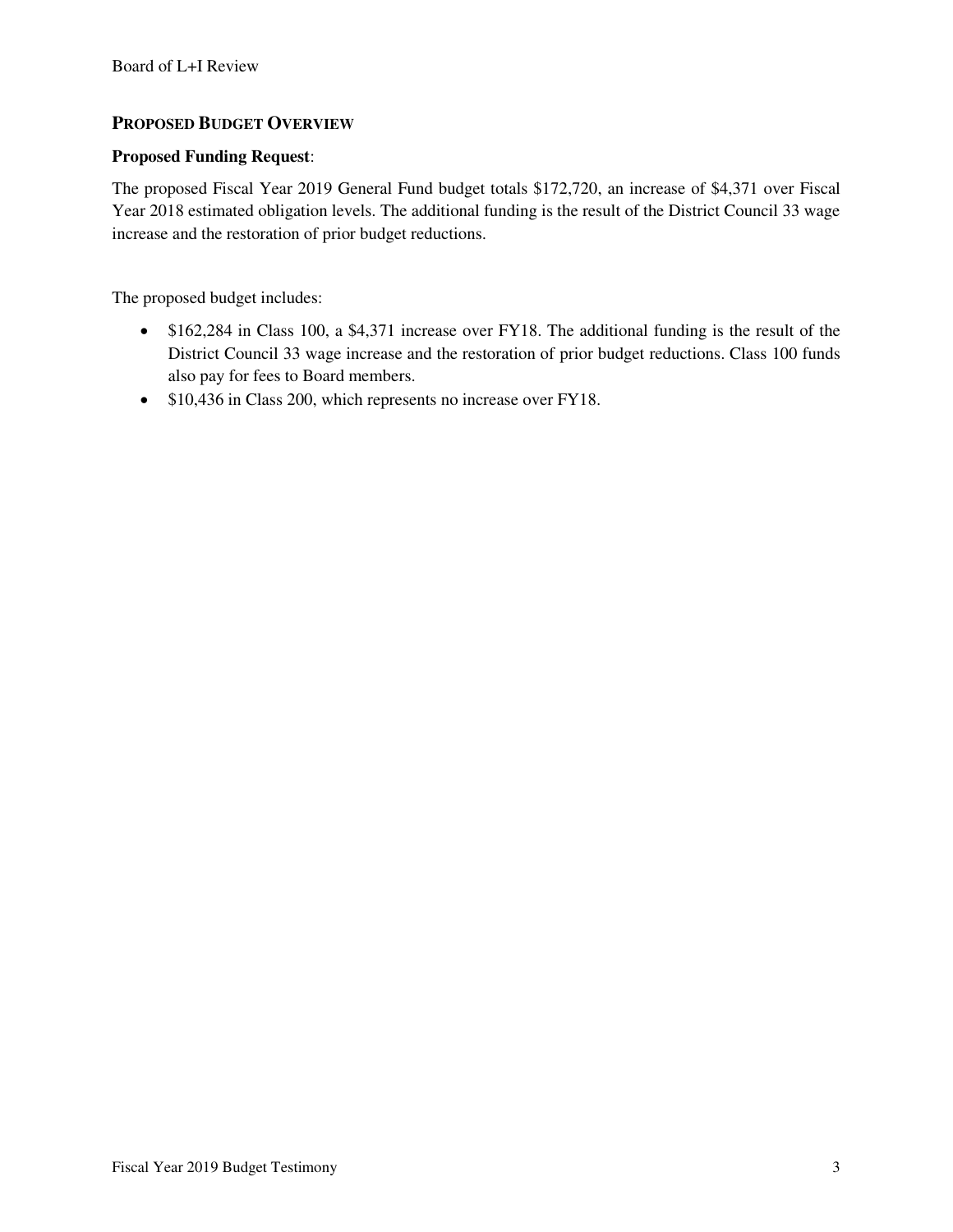# **STAFFING LEVELS**

The department is requesting two budgeted positions for FY19, which represents no increase over FY18.

## **NEW HIRES**

The Board of L + I Review has no new hires to report.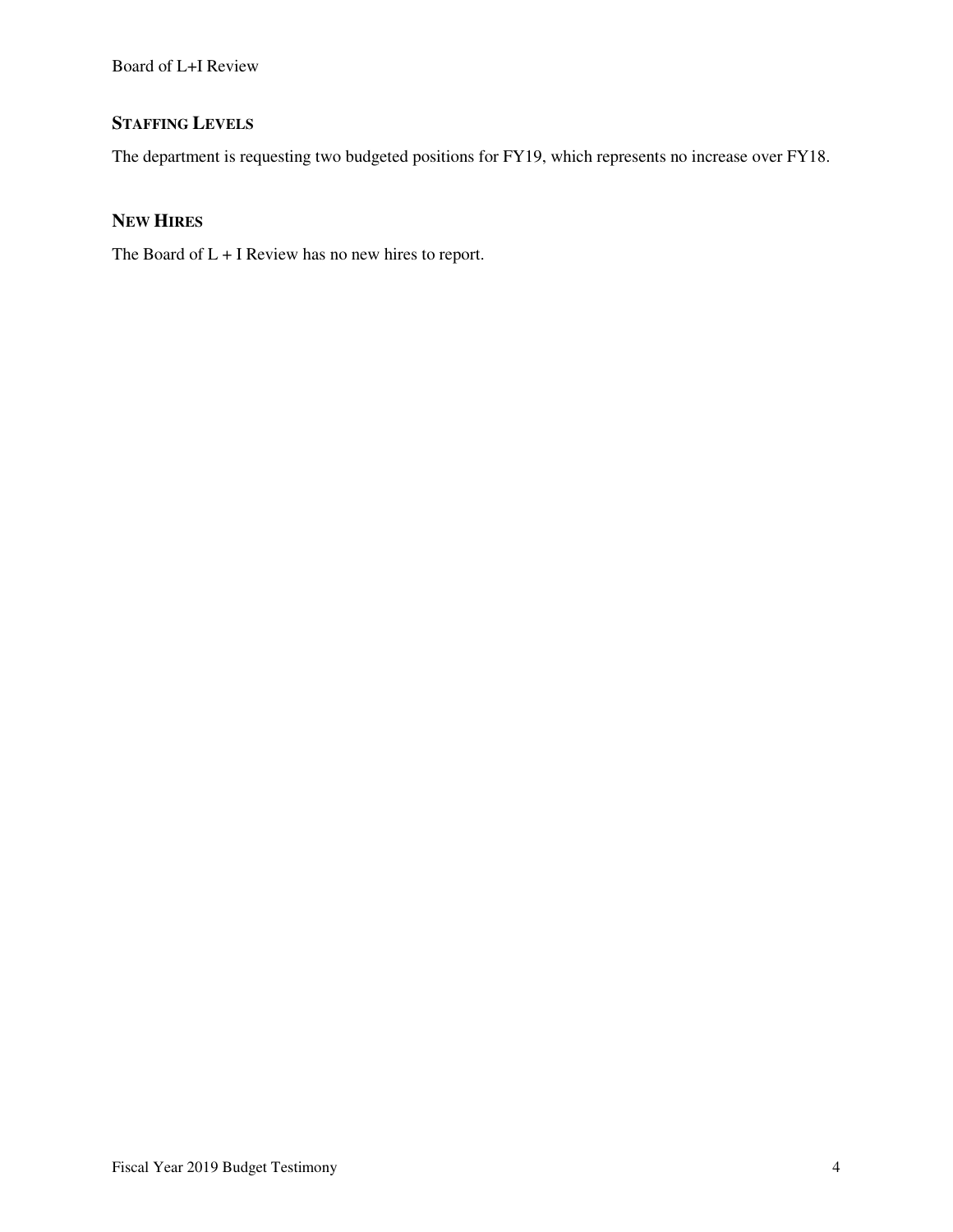# **PERFORMANCE, CHALLENGES, AND INITIATIVES**

N/A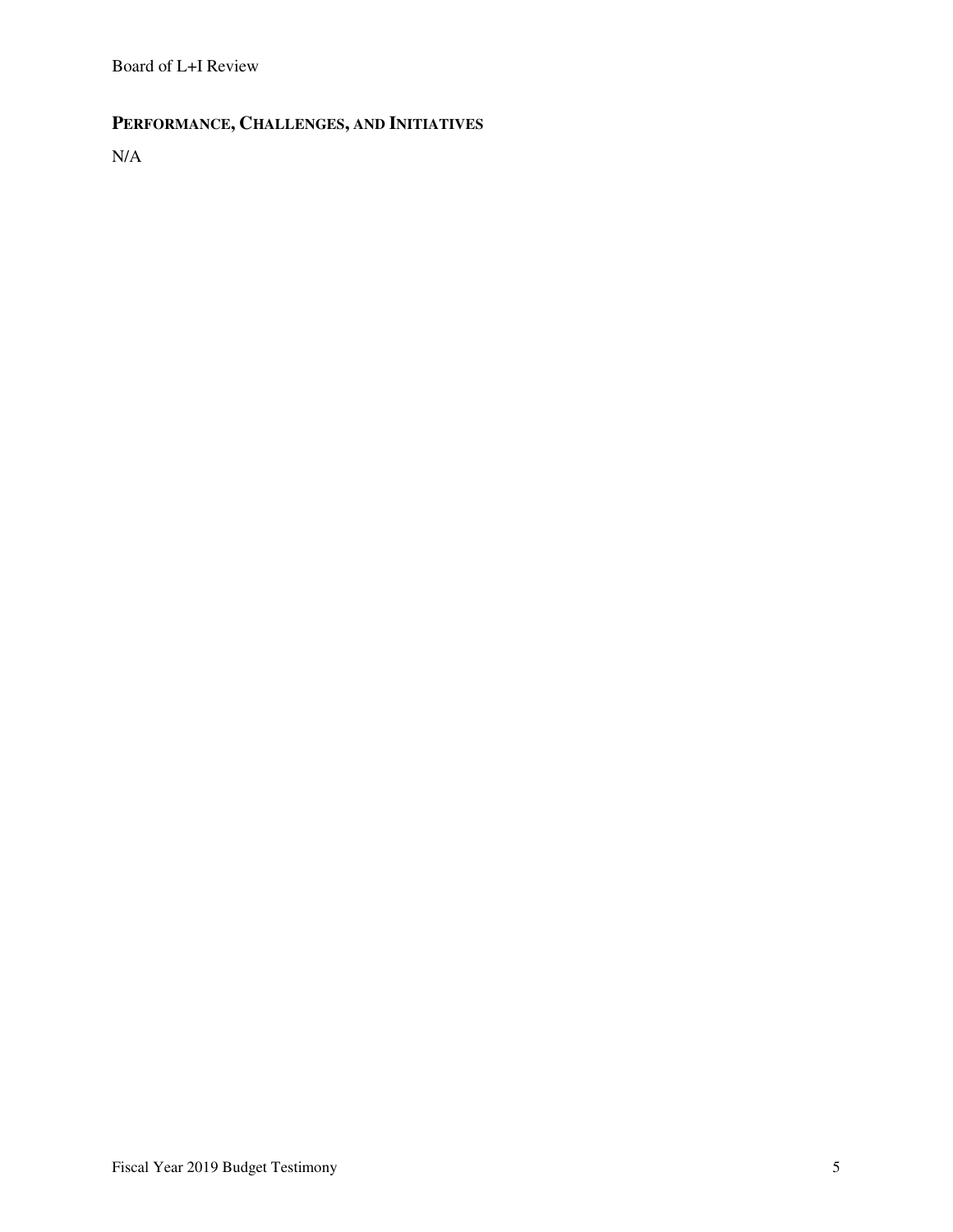## **OTHER BUDGETARY IMPACTS**

# **Federal and State (Where Applicable)**

N/A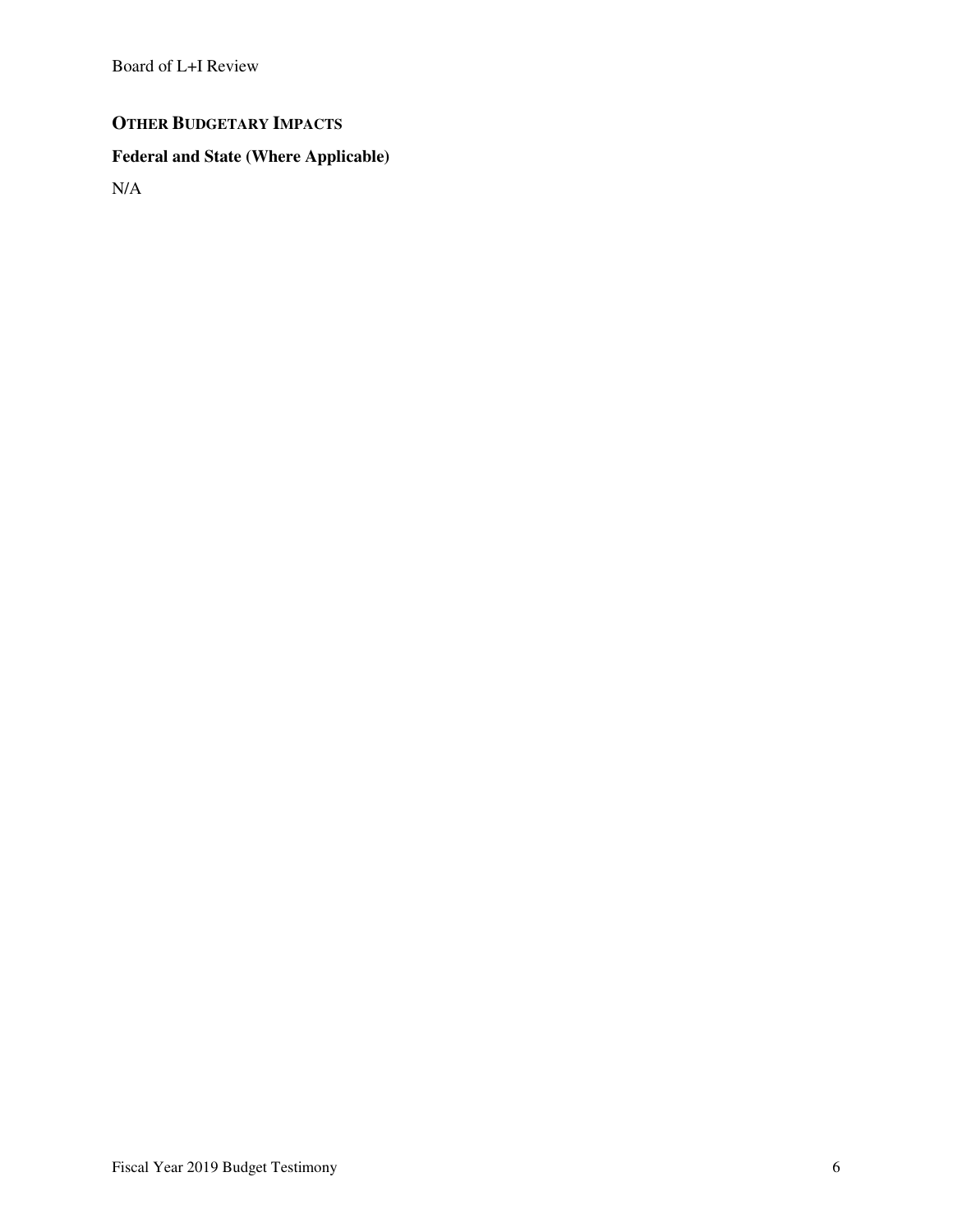## **CONTRACTING EXPERIENCE**

The Board of L + I Review has no professional services contracts.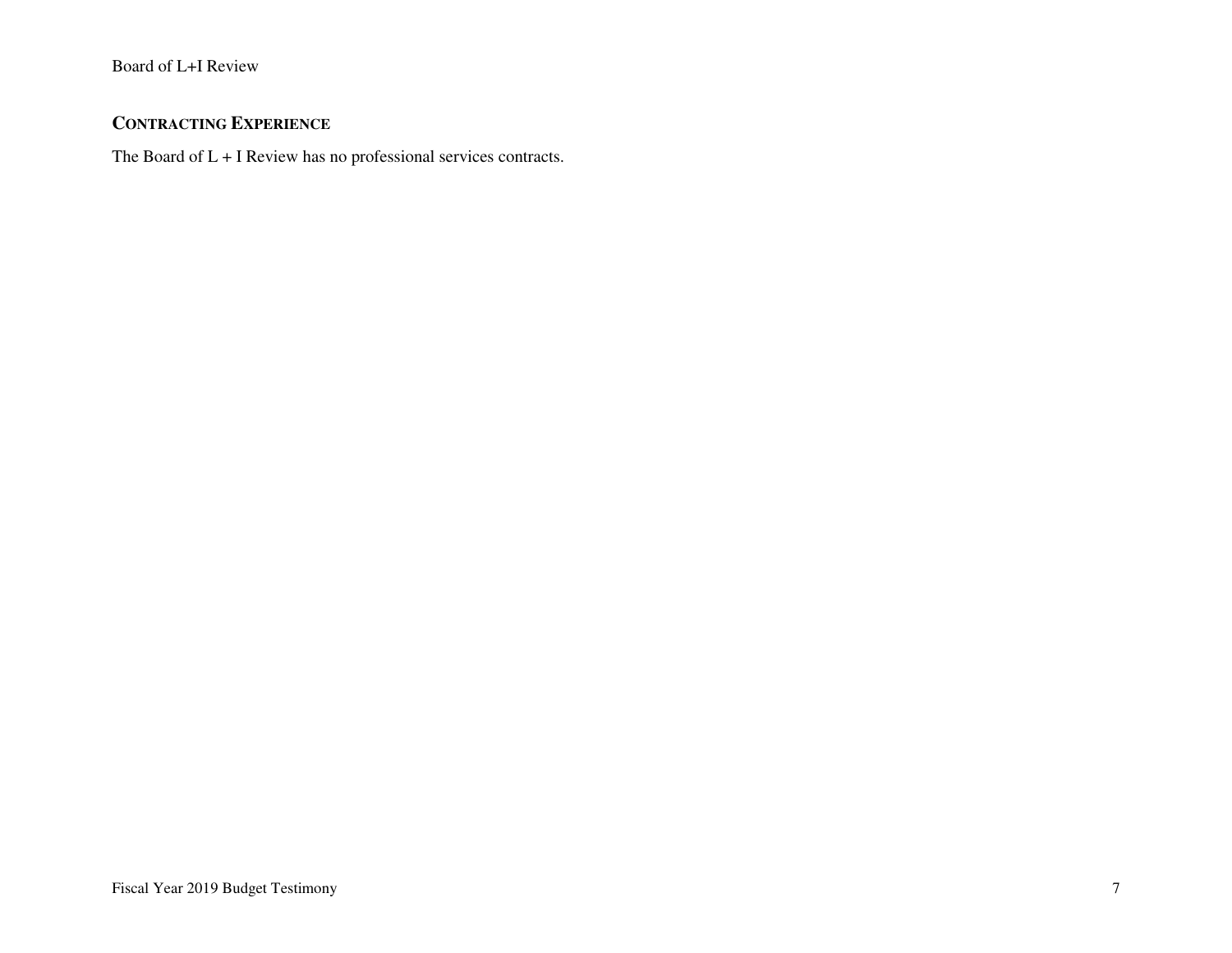## **EMPLOYEE DATA**

| <b>Staff Demographics (as of December 2017)</b> |                        |                  |                        |                  |                  |  |
|-------------------------------------------------|------------------------|------------------|------------------------|------------------|------------------|--|
|                                                 | <b>Full-Time Staff</b> |                  | <b>Executive Staff</b> |                  |                  |  |
|                                                 | Male                   | Female           |                        | Male             | Female           |  |
|                                                 | African-               | African-         |                        | African-         | African-         |  |
|                                                 | American               | American         |                        | American         | American         |  |
| Total                                           | $\overline{0}$         | 1                | Total                  | $\theta$         | $\theta$         |  |
| % of Total                                      | $0\%$                  | 50%              | % of Total             | $0\%$            | $0\%$            |  |
| Average Salary                                  | N/A                    | \$45,558         | Average Salary         | N/A              | N/A              |  |
| <b>Median Salary</b>                            | N/A                    | \$45,558         | Median Salary          | N/A              | N/A              |  |
|                                                 | White                  | White            |                        | White            | White            |  |
| Total                                           | $\overline{0}$         | 1                | Total                  | $\overline{0}$   | $\theta$         |  |
| % of Total                                      | $0\%$                  | 50%              | % of Total             | $0\%$            | $0\%$            |  |
| Average Salary                                  | N/A                    | \$42,981         | Average Salary         | N/A              | N/A              |  |
| Median Salary                                   | N/A                    | \$42,981         | Median Salary          | N/A              | N/A              |  |
|                                                 | Hispanic               | Hispanic         |                        | Hispanic         | Hispanic         |  |
| Total                                           | $\Omega$               | $\theta$         | Total                  | $\Omega$         | $\theta$         |  |
| % of Total                                      | $0\%$                  | $0\%$            | % of Total             | $0\%$            | $0\%$            |  |
| Average Salary                                  | N/A                    | N/A              | Average Salary         | N/A              | N/A              |  |
| <b>Median Salary</b>                            | N/A                    | N/A              | Median Salary          | N/A              | N/A              |  |
|                                                 | Asian                  | Asian            |                        | Asian            | Asian            |  |
| Total                                           | $\mathbf{0}$           | $\overline{0}$   | Total                  | $\mathbf{0}$     | $\theta$         |  |
| % of Total                                      | $0\%$                  | $0\%$            | % of Total             | $0\%$            | $0\%$            |  |
| Average Salary                                  | N/A                    | N/A              | Average Salary         | N/A              | N/A              |  |
| Median Salary                                   | N/A                    | N/A              | Median Salary          | N/A              | N/A              |  |
|                                                 | Other                  | Other            |                        | Other            |                  |  |
| Total                                           | $\theta$               | $\boldsymbol{0}$ | Total                  | $\theta$         | $\boldsymbol{0}$ |  |
| % of Total                                      | $0\%$                  | $0\%$            | % of Total             | $0\%$            | $0\%$            |  |
| Average Salary                                  | N/A                    | N/A              | Average Salary         | N/A              | N/A              |  |
| Median Salary                                   | N/A                    | N/A              | Median Salary          | N/A              | N/A              |  |
|                                                 | <b>Bilingual</b>       | <b>Bilingual</b> |                        | Bilingual        | <b>Bilingual</b> |  |
| Total                                           | $\boldsymbol{0}$       | $\boldsymbol{0}$ | Total                  | $\boldsymbol{0}$ | $\mathbf{0}$     |  |
| % of Total                                      | $0\%$                  | $0\%$            | % of Total             | $0\%$            | $0\%$            |  |
| Average Salary                                  | N/A                    | N/A              | Average Salary         | N/A              | N/A              |  |
| Median Salary                                   | N/A                    | N/A              | Median Salary          | N/A              | N/A              |  |
|                                                 | Male                   | Female           | Male                   |                  | Female           |  |
| Total                                           | $\boldsymbol{0}$       | 2                | Total                  | $\boldsymbol{0}$ | $\boldsymbol{0}$ |  |
| % of Total                                      | $0\%$                  | $100\%$          | % of Total             | $0\%$            | $0\%$            |  |
| Average Salary                                  | N/A                    | \$44,270         | Average Salary         | N/A              | N/A              |  |
| <b>Median Salary</b>                            | N/A                    | \$44,270         | <b>Median Salary</b>   | N/A              | N/A              |  |